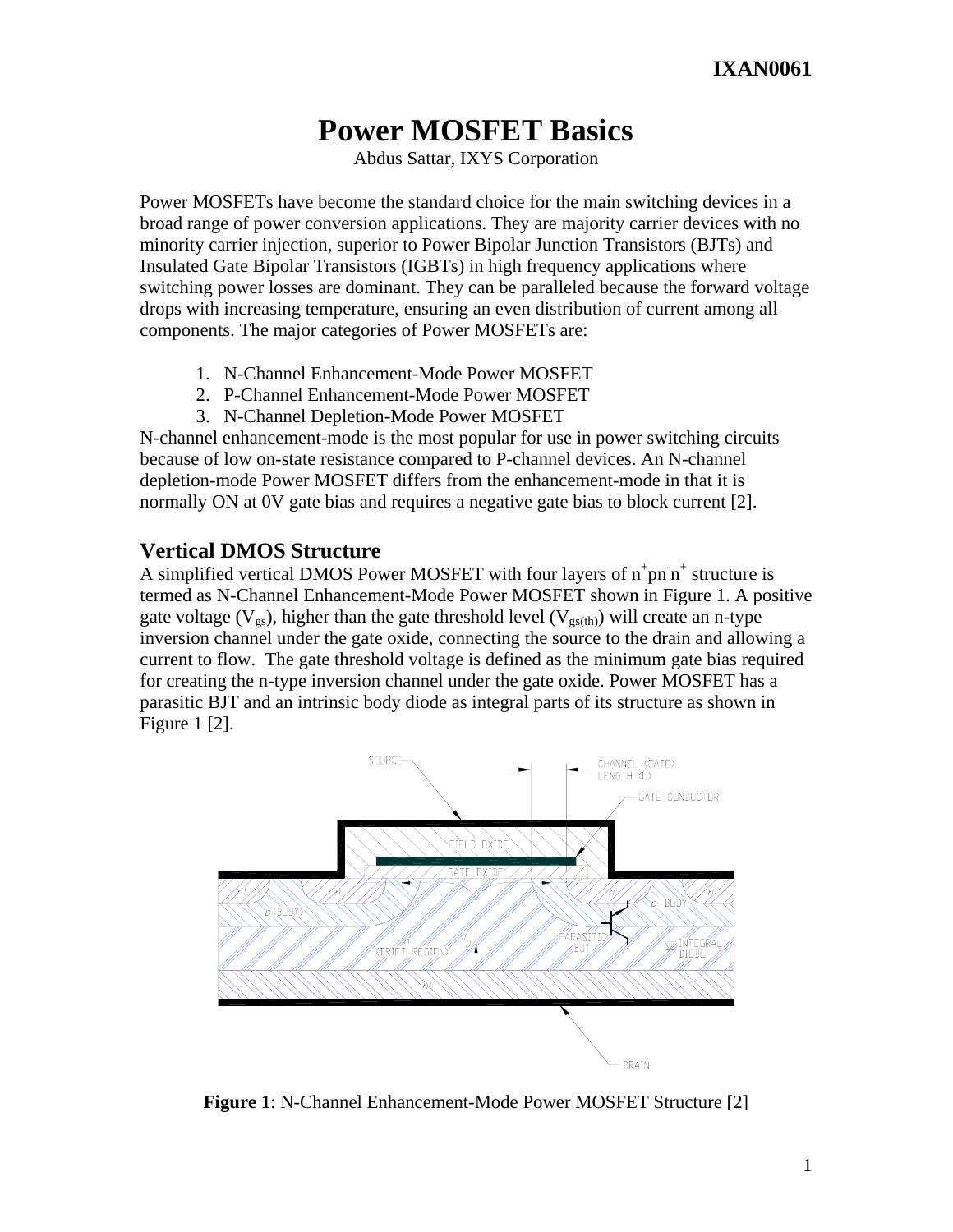# **Intrinsic Components**

## **Parasitic BJT:**

Power MOSFET has a parasitic BJT as an integral part of its structure as shown in Figure 1. The body region serves as the base, the source as the emitter and the drain as the collector. It is important to keep this BJT OFF of all times by keeping the potential of the base as close to the emitter potential as possible. This is accomplished by shorting the body and the source part of the MOSFET. Otherwise, the potential at the base would turn on the BJT and lead the device into the "latchup" condition, which would destroy the device [2].

## **Body Diode:**

An intrinsic body diode is formed in the body-drain p-n junction connected between the drain and source as shown in Figure 1. Figure 2 shows the circuit symbols for both Nchannel and P-channel enhancement types Power MOSFETs.



**Figure 2**: (a) N-channel (b) P-channel enhancement-mode Power MOSFET

The body diode is convenient in circuits that require a path for the reverse drain current (called "free wheeling current") such as half-bridge and full-bridge converter circuits in motor control applications [2].

# **Power MOSFET Characteristics**

# **Static Behavior**

The static behavior is defined by the output characteristics, on-resistance, and the transconductance of the device.

## **Output Characteristics:**

The output characteristics for an N-channel enhancement-mode Power MOSFET with the drain current  $(I_{ds})$  as a function of drain-source voltage  $(V_{ds})$  with gate-source voltage  $(V_{gs})$  as a parameter are shown in Figure 3.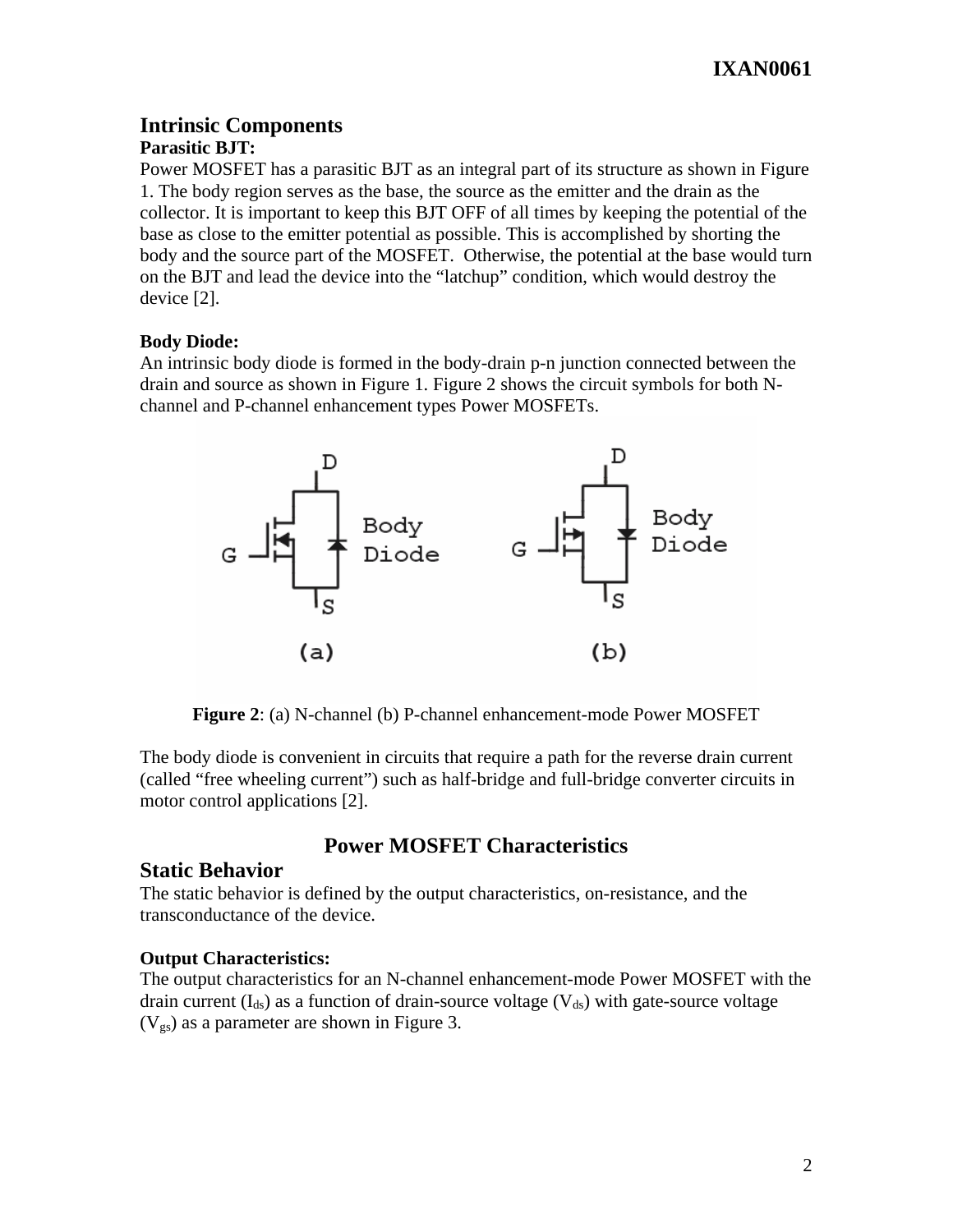

**Figure 3**: N-channel enhancement-mode Power MOSFET I-V Characteristics

It has regions labeled as Ohmic, Current-Saturated and Cut-off. In the Cut-off region, the gate-source voltage ( $V_{gs}$ ) is less than the gate-threshold voltage ( $V_{gs(th)}$ ) and the device is an open-circuit or Off. In the Ohmic region, the device acts as a resistor with almost a constant on-resistance,  $(R_{DS(on)})$  defined by  $V_{ds}/I_{ds}$ . In the current-saturated region, the drain current is a function of the gate-source voltage and defined by,

$$
I_{ds} = K \bullet (V_{gs} - V_{gs(th)})^2 = g_{fs} \bullet (V_{gs} - V_{gs(th)})
$$
 Equation (1)

where K is a parameter depending on the temperature and device geometry and  $g_{fs}$  is the current gain or transconductance of the device. When the drain voltage  $(V_{ds})$  is increased, the positive drain potential opposes the gate voltage bias and reduces the surface potential in the channel. The channel inversion layer charge decreases with increasing  $V_{ds}$  and ultimately, it becomes zero when the drain voltage equals to( $V_{gs} - V_{gs(th)}$ ). This point is called the channel pinch-off point where the drain current becomes saturated [2].

#### **On-resistance R<sub>DS (on)</sub>:**

The on-resistance determines the conduction power dissipation and increases with increasing temperature as shown in Figure 4.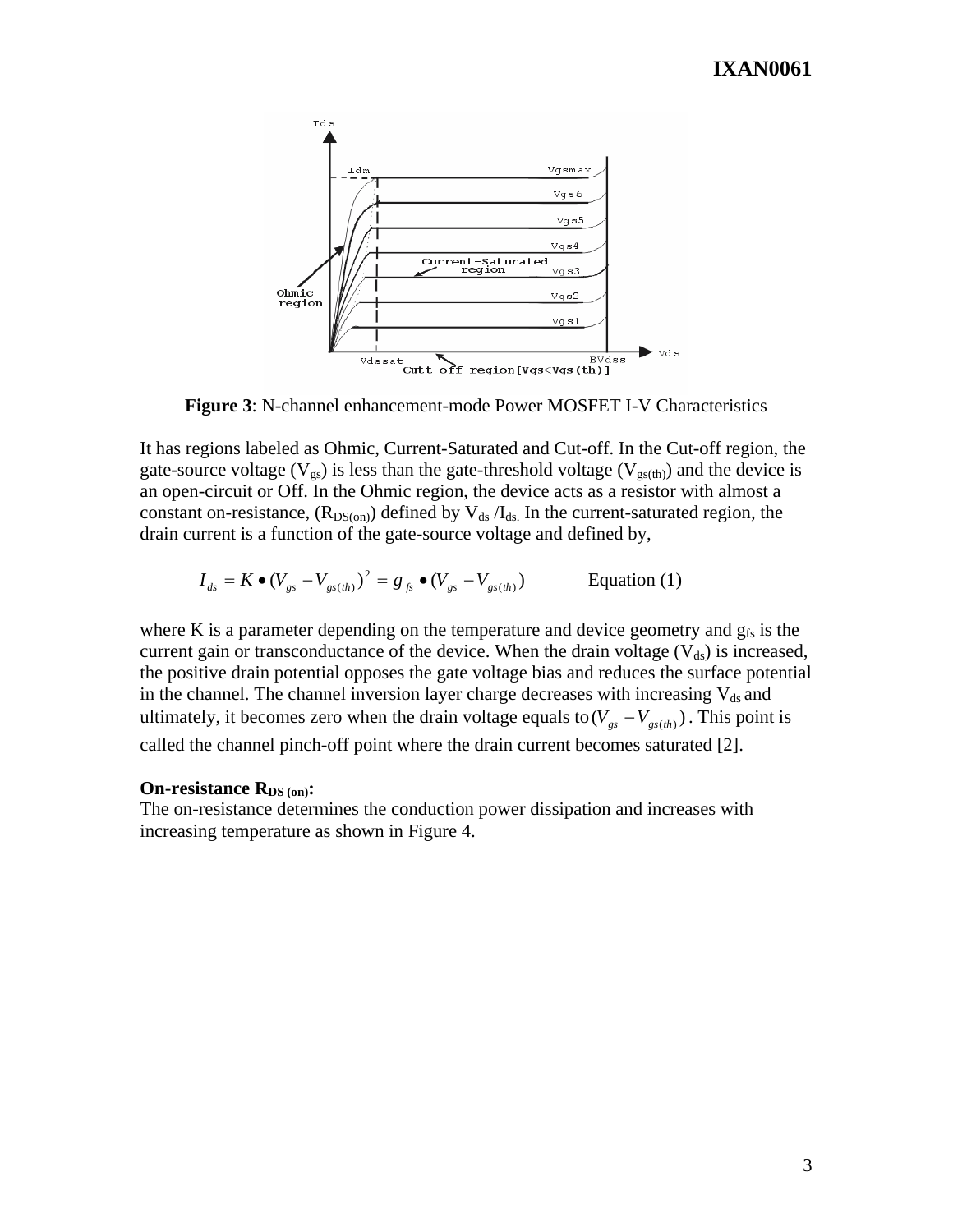

**Figure 4:** Increase on-resistance  $R_{DS (on)}$  with temperature  $T_J$  for Power MOSFET

The on-resistance can be defined by,

 $R_{DS(*on*)} = R_{Source} + R_{ch} + R_A + R_J + R_D + R_{sub} + R_{wcml}$  Equation (2) Where,

 $R_{Source}$  = Source diffusion resistance

 $R_{ch}$  = Channel resistance

 $R_A$  = Accumulation resistance

 $R<sub>I</sub>$  = "JFET" component-resistance of the region between the two-body regions

 $R<sub>D</sub>$  = Drift region resistance

 $R_{sub}$  = Substrate resistance

*R<sub>wcml</sub>* = Sum of Bond Wire resistance, the Contact resistance between the source and drain metallization and leadframe contributions.

The temperature coefficient of  $R_{DS (on)}$  is positive because of majority-only carrier movement. It is a useful property, which ensures thermal stability when paralleling the devices.

#### **Transconductance gfs:**

The Transconductance is defined as the change in drain current divided by the change in gate voltage for a constant drain voltage:

$$
g_{fs} = \frac{dI_D}{dV_{gs}} |V_{ds = constan t}
$$
 Equation (3)

A large transconductance is desirable to obtain a high current handling capability with low gate drive voltage and for achieving high frequency response. A typical variation of transconductance as a function of drain current is shown in Figure 5. The reduction in the mobility with increasing temperature severely affects the transconductance of Power MOSFET.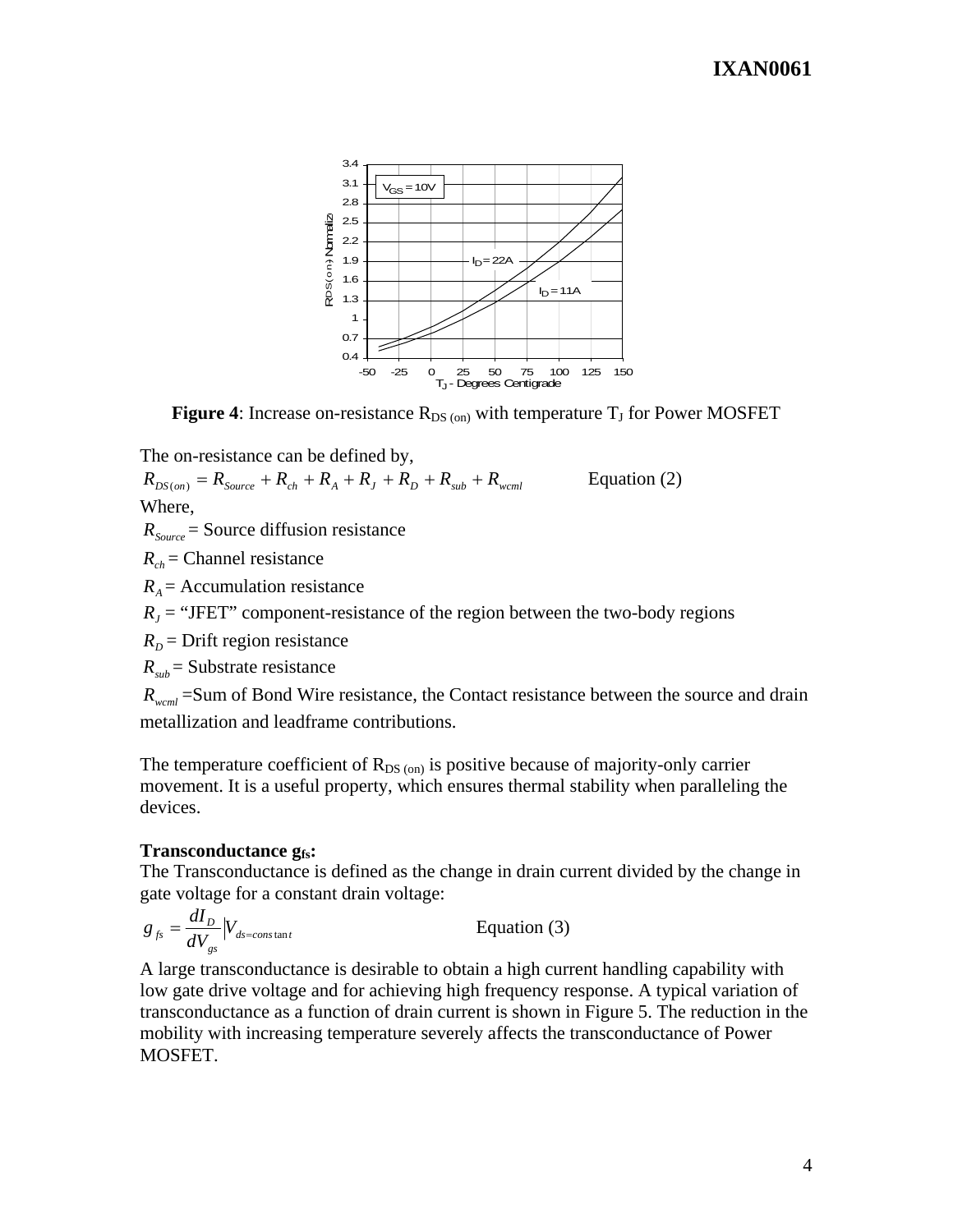

**Figure 5**: Transconductance vs the Drain Current [2]

## **Dynamic Behavior**

The dynamic behavior is described by the switching characteristics of power MOSFET. The intrinsic capacitances, resistance, gate charge and the reverse recovery characteristics of the body diode play significant role in the dynamic performance of the device.

#### **Intrinsic Capacitances:**

Power MOSFET's dynamic behavior depends on the intrinsic resistance and capacitance, which has components as gate-to-source capacitance (Cgs), gate-to-drain capacitance (Cgd) and drain-to-source capacitance (Cds) as shown in Figure 6. The datasheet normally defines three parameters related to the intrinsic capacitances as.

| Input capacitance,            | $C_{iss} = C_{gs} + C_{gd}$                               |
|-------------------------------|-----------------------------------------------------------|
| Output capacitance,           | $C_{_{\text{obs}}} = C_{_{\text{ds}}} + C_{_{\text{gd}}}$ |
| Reverse transfer capacitance, | $C_{\text{rss}}=C_{\text{gd}}$                            |

#### **Intrinsic Resistance, Rg:**

The intrinsic resistance shown in Figure 6 is a part of the total gate resistance with external gate and driver resistances. It's omitted in IXYS datasheet because its value is much lower in magnitude and has very little influence on the switching time, which contributes the switching losses. Together with MOSFET input capacitance, the gate resistance forms an RC network that determines the voltage change at the MOSFET gate and thus the switching time.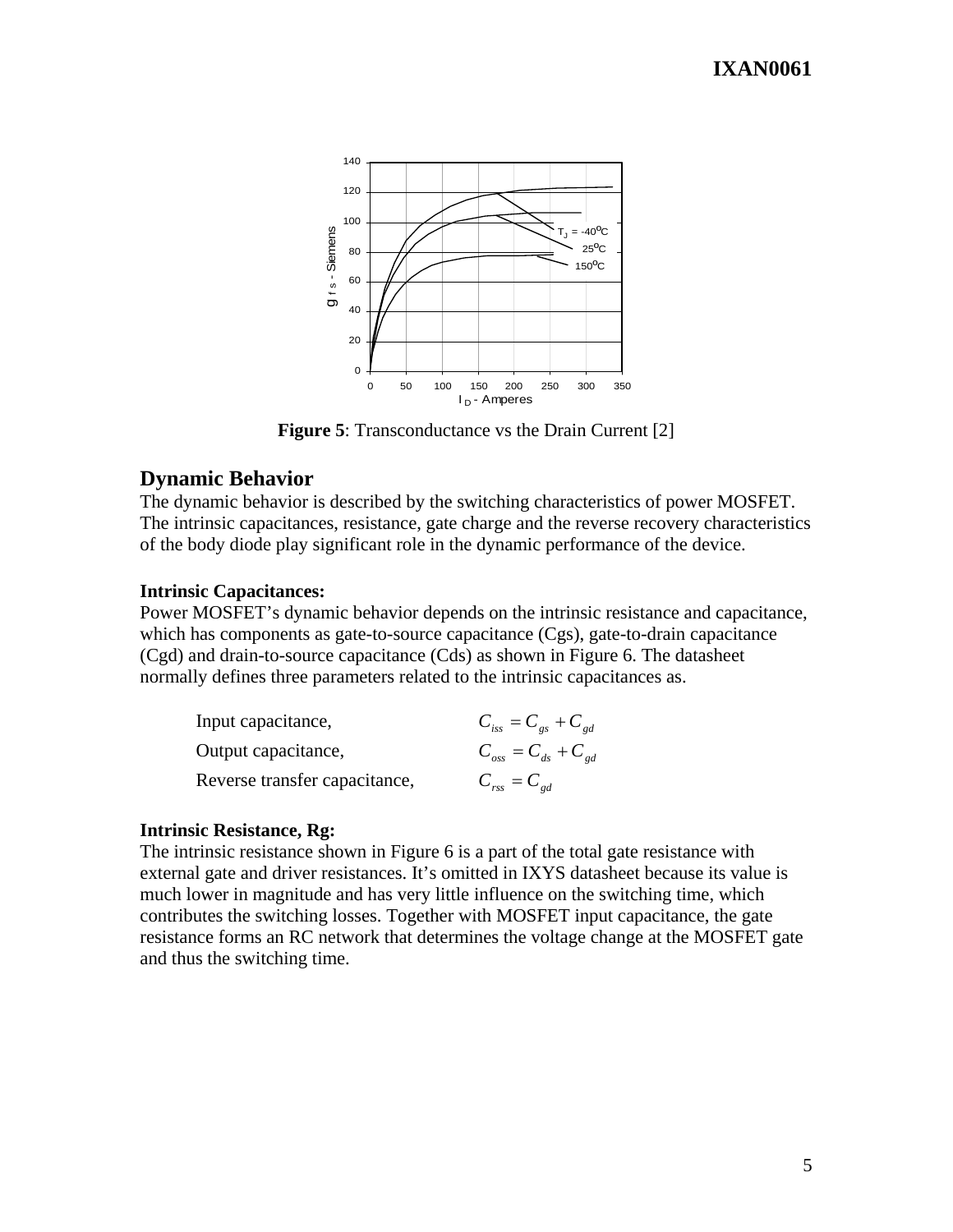

**Figure 6**: Power MOSFET parasitic components [2]

#### **Gate Charge:**

It's the amount of charge that is required during MOSFET's turn-on and turn-off transitions. The switching speed depends on the speed at which a gate driver can charge or discharge the input gate charge. A typical gate charge waveform for a Power MOSFET in a resistive-load circuit is shown in Figure 7.



**Figure 7**: Basic gate charge waveform of Power MOSFET during turn-on transition with resistive load [4].

The basic equation to determine the gate charge is

$$
Q_G = \int_{t_0}^{t_0} i_{GG}(t)dt
$$
 Equation (4)

#### **Body Diode's Reverse Recovery Characteristics:**

The body diode exhibits very slow reverse recovery with large reverse recovery current as shown in Figure 8.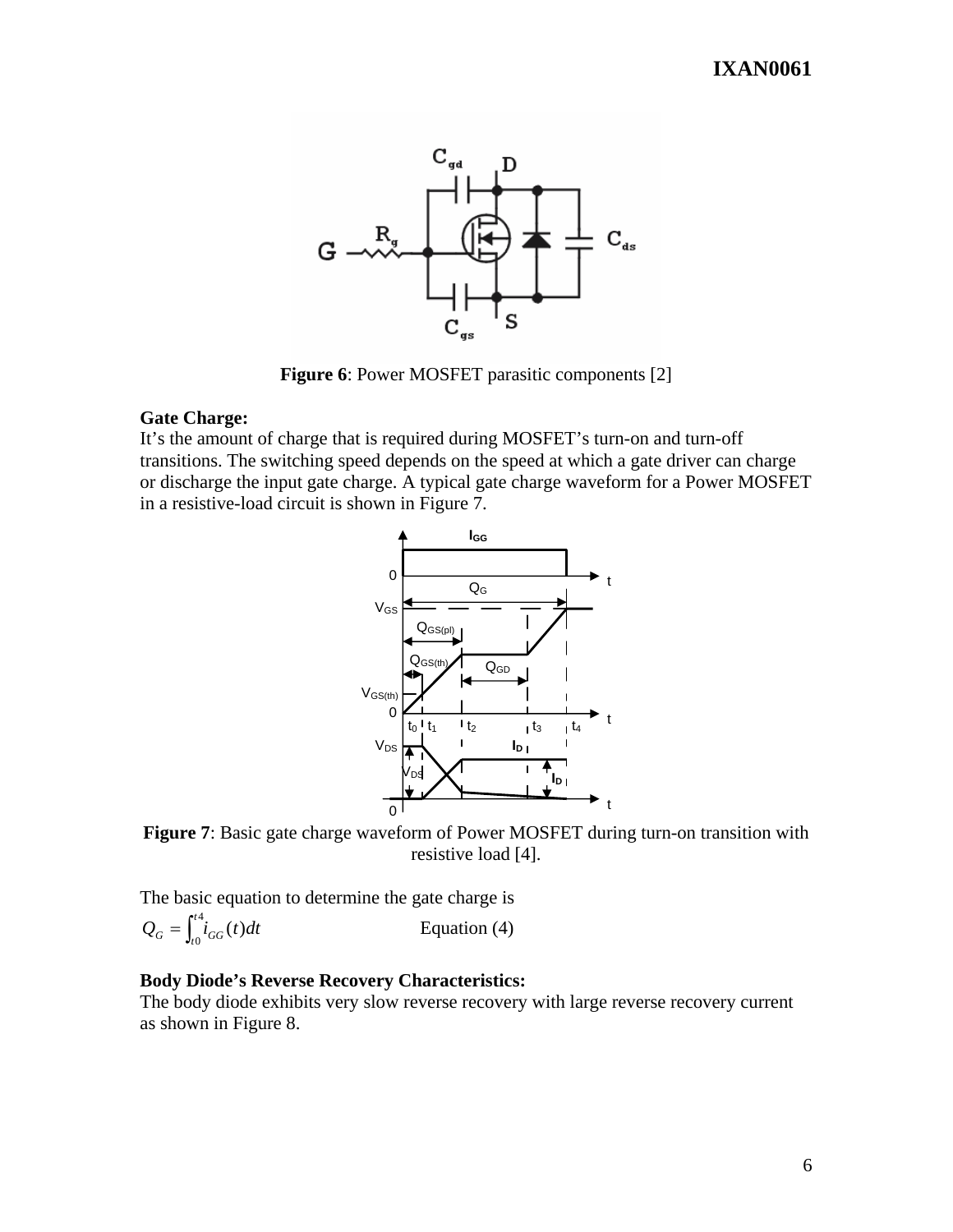

**Figure 8**: Typical reverse recovery waveforms for body diode in power MOSFET

The reverse recovery time is defined by  $t_r = t_r + t_f$ . This time is also known as the storage time because it is the time that is taken to sweep out the excess charge,  $Q_{rr}$ .

# **Device Ruggedness**

The ruggedness of Power MOSFET can be described by the following three major characteristics.

- 1. Avalanche Energy
- 2. Commutating dv/dt Capability
- 3. Forward-Biased Safe Operating Area (FBSOA) Capability

#### **Avalanche Energy:**

The avalanche condition arises when the voltage across the device exceeds its breakdown voltage. Two types of failures occur in this condition. The first failure called the "BJT latching", occurs when the current induces sufficient voltage across the device's internal base resistance (Rb) and turns-on the parasitic BJT. The second failure is thermally induced and occurs when the avalanche condition raises the device temperature sufficiently high over the rated maximum temperature.

The avalanched rated device is designed to be robust and tolerant of voltage transient in excess of their breakdown voltage. The latest technology manufactures devices in which the parasitic BJT is suppressed and the avalanche ruggedness is measured in terms of avalanche energy  $E_{AS}$ ,  $E_{AR}$  and UIS (Unclamped Inductive Switching) test.



**Figure 9**: UIS test circuit for Power MOSFET ruggedness evaluation.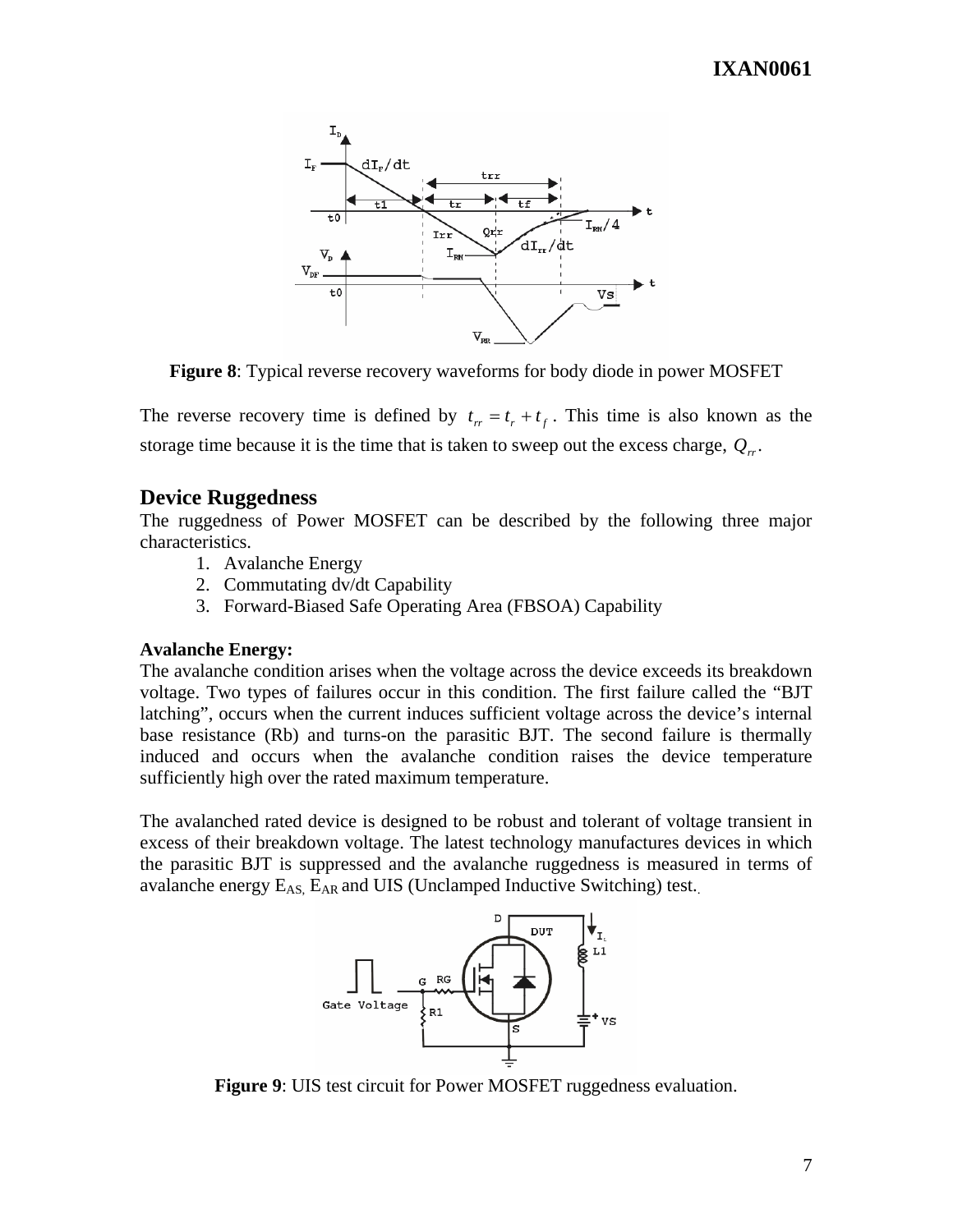Figure 9 shows a test circuit for UIS. A gate pulse turns-on the MOSFET and allows the load current  $(I_L)$  to ramp up according to the inductor value (L1) and the drain supply voltage (Vs). At the end of gate pulse, the MOSFET turns-off and the current continues to follow causing the voltage across the MOSFET to rise sharply. The over voltage is clamped at the breakdown voltage ( $V_{BR}$ ) until the load current reaches zero [1].

#### **Commutating dv/dt Capability:**

The Power MOSFET structure contains a parasitic BJT, which could be activated by an excessive rise rate of the drain-source voltage (dv/dt), particularly immediately after the recovery of the body diode. Good Power MOSFET design restricts this effect to very high values of dv/dt.

#### **Forward Bias Safe Operating Area (FBSOA) Capability:**

The FBSOA is a datasheet figure of merit that defines the maximum allowed operating points. Figure 10 shows a typical FBSOA characteristic for an N-Channel Power MOSFET. It is bounded by the maximum drain-to-source voltage  $V_{DSS}$ , maximum conduction current  $I_{DM}$  and constant power dissipation lines for various pulse durations. In this figure, the set of the curves shows a DC line and four single pulse operating lines, 10ms, 1ms, 100 μs and 25 μs. The top of each line is truncated to limit the maximum drain current and is bounded by a positive slope line defined by the  $R_{ds (on)}$  of the device. The right hand side of each line is terminated at the rated drain-to-source voltage limit (Vdss). Each line has a negative slope and is determined by the maximum allowed power dissipation of the device  $P_d$ :

$$
P_d = [T_{J \text{ (max)}} - T_C] / Z_{thJC} = V_{DS} I_D
$$
 Equation (6)

where  $Z_{thJC}$  is the junction-to-case transient thermal impedance and  $T_{J (max)}$  is the maximum allowed junction temperature of the MOSFET.



**Figure 10:** Typical FBSOA graph for an N-Channel Power MOSFET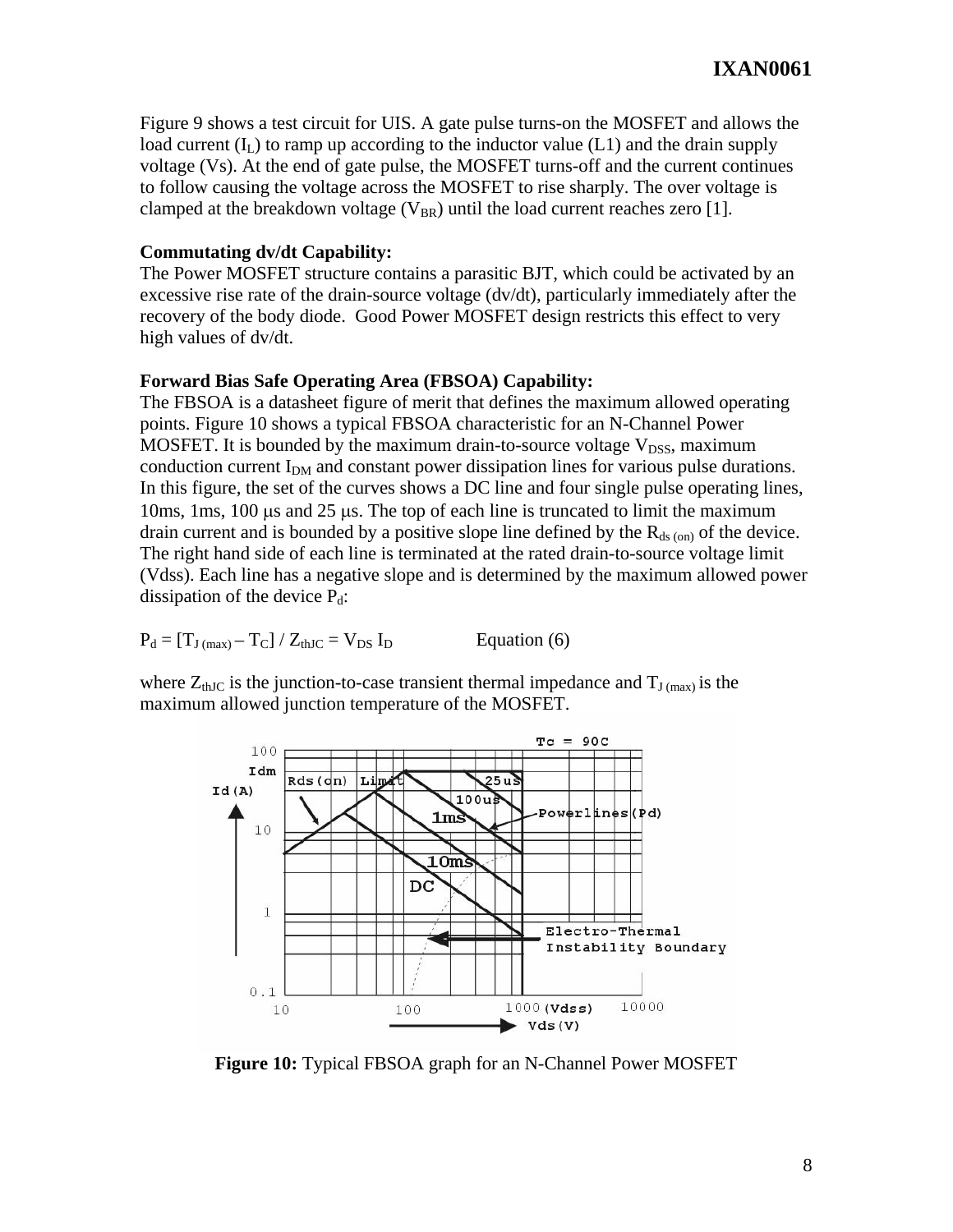These theoretical constant power curves are derived from calculation with assumption of essentially uniform junction temperature across the Power MOSFET die. This assumption is not always valid, especially for a large die MOSFETs. Firstly, the edge of a MOSFET die soldered to the mounting tab of a power package has generally lower temperature compared to the center of the die, the result of lateral heat flow. Secondly, material imperfections (die attach voids, thermal grease cavities, etc.) may cause local decrease of thermal conductivity, i.e. increase of local temperature. Thirdly, fluctuations in dopant concentrations and gate oxide thickness and fixed charge will cause fluctuations of local threshold voltage and the current gain  $(g<sub>fs</sub>)$  of MOSFET cells, which will also affect local temperature of the die. Die temperature variations are mostly harmless in case of switched mode operation; however, these can trigger catastrophic failure in linear mode operation with pulse duration longer than time required for a heat transfer from the junction to the heat sink. Modern Power MOSFETs optimized for a switch-mode applications were found to have limited capability to operate in the rightside bottom corner of the FBSOA graph, the area to the right of the Electro-Thermal Instability boundary in Figure 10.

Electro-Thermal Instability (ETI) can be understood as a result of positive feedback mechanism on the surface of the Power MOSFET forced into linear mode of operation:

- There is a local increase of junction temperature;
- This causes local decrease of  $V_{gs(th)}$  (MOSFET threshold voltage has negative temperature coefficient);
- This causes increase of local current density,  $J_{ds} \sim (V_{gs} V_{gs(th)})^2$ ;
- Increase of local current density causes increase of local power dissipation and further increase of local temperature.

Depending on the duration of the power pulse, heat transfer conditions and features of the design of MOSFET cells, the ETI may cause a concentration of all the MOSFET current into current filament and formation of a "hot spot". This normally causes MOSFET cells in that specified areas to loose gate control and turns on the parasitic BJT with consequent destruction of the device [3].

# **Thermal Behavior**

Power MOSFET has junction temperature  $(T_J)$  limitation. It should be operated below the maximum junction temperature  $(T_M)$  specified in the datasheet to ensure reliability. The heat generated within the silicon chip is typically dissipated by means of a heat sink into the ambient surroundings. The thermal system for a Power MOSFET with heat sink, which conveys the heat, can be represented as a network of thermal resistances and thermal capacitances as shown in Figure 11.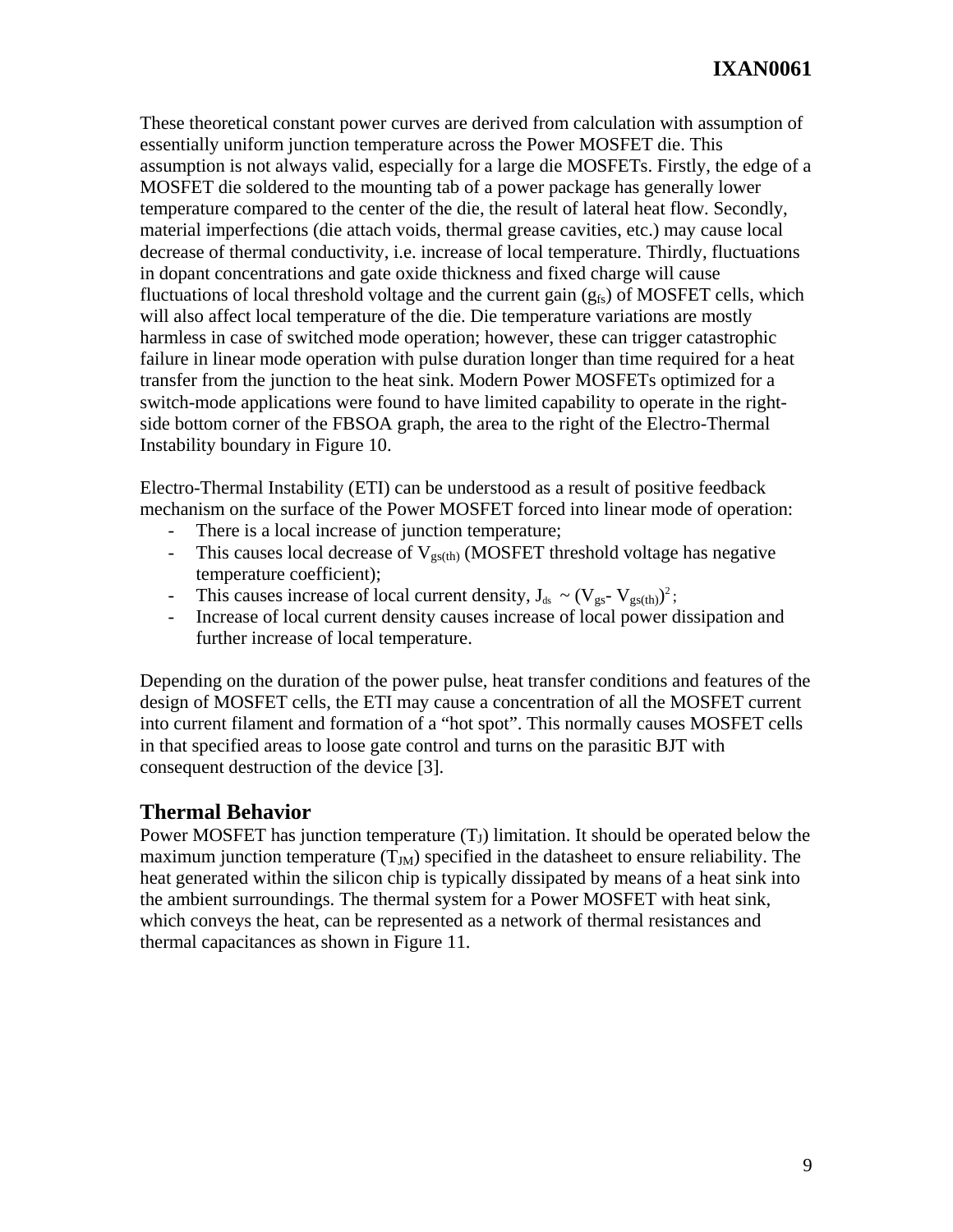# **IXAN0061**



**Figure 11**: Power MOSFET Chip thermal model with simplified chip/heat sink system

The transient process involved in the transfer of heat through the chip and its heat sink, while simultaneously heating it, can be modeled in terms of the charging of the thermal capacitances through the thermal resistances. The heat generated at the junction flows through the chip to the case and then to the heat sink. The junction temperature rise above the ambient surrounding  $(T_A)$  is directly proportional to this heat flow and the junctionto-ambient thermal resistance  $(R<sub>thJA</sub>)$ . The steady-state junction temperature can be defined by:

$$
T_J = P_D R_{(th)JA} + T_A \le T_{JM}
$$
 Equation (7)

where,  $P_D$  = Maximum power dissipated in the junction. The total thermal resistance between junction and ambient is,

$$
R_{\text{(th)JA}} = R_{\text{(th)JC}} + R_{\text{(th)CS}} + R_{\text{(th)SA}} \qquad \text{Equation (8)}
$$

The steady-state thermal resistance is not enough for finding peak junction temperatures for pulsed applications. When a power pulse applied to the device, the peak junction temperature varies depending on peak power and pulse width. The thermal resistance for junction-to-case at a given time is called transient thermal resistance and it is defined by:

$$
Z_{(th)JC}(t) = r(t)R_{(th)JC}
$$
 Equation (9)

where r(t) is a time dependent factor that defines the thermal capacity of the device. For short pulse, the r(t) value is small but for long pulse, it approaches 1 that means the transient thermal resistance approaches to steady-state thermal resistance. A typical transient thermal resistance curve is shown in Figure 12. It approaches the steady-state value at long pulse values. It can be used to estimate the peak temperature rise for square wave power pulses, which is typical in power supply design circuits [2].